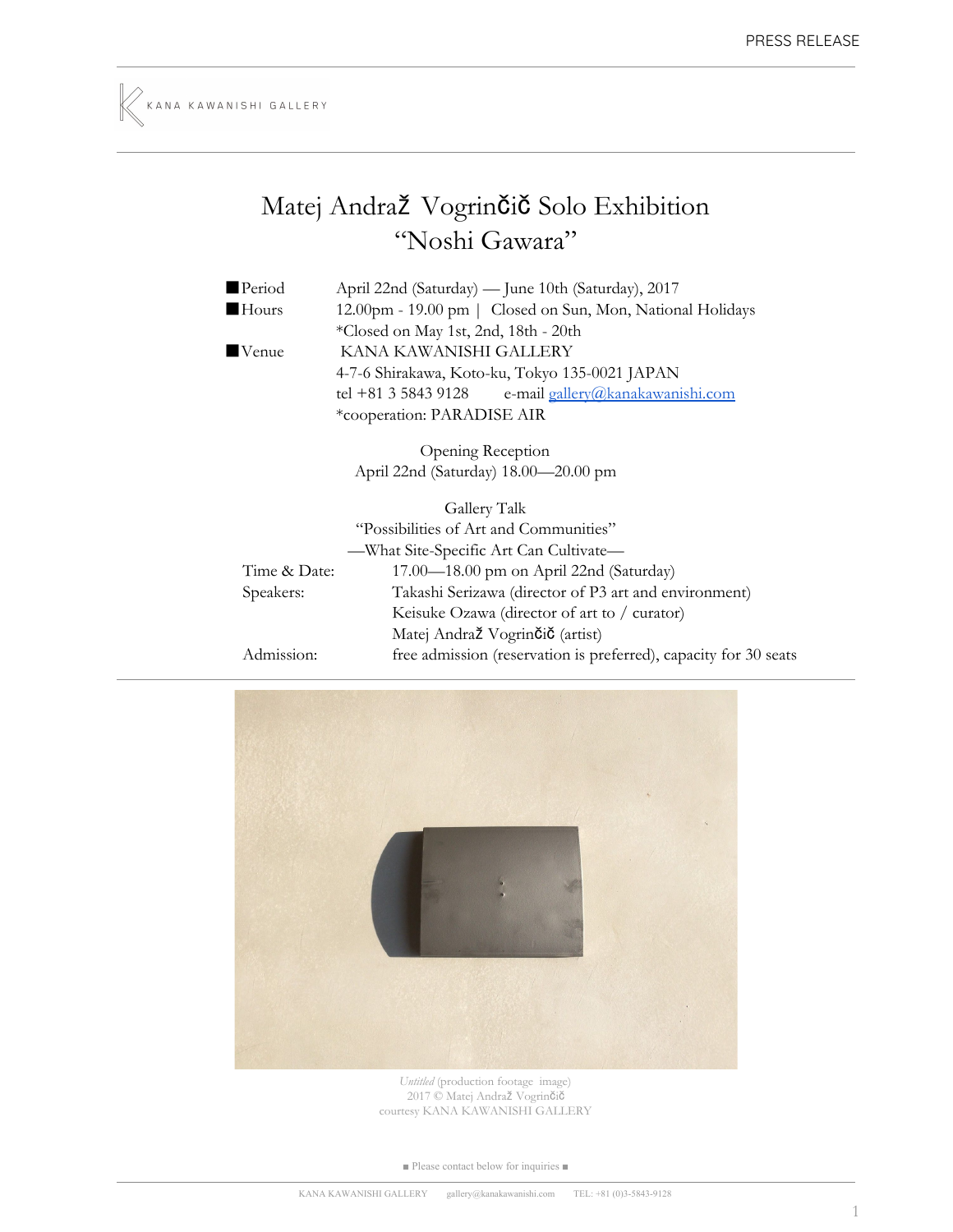# KANA KAWANISHI GALLERY

KANA KAWANISHI GALLERY is pleased to present Matej Andraž Vogrinčič's solo exhibition from Saturday, April 22nd as the first exhibition at our new gallery space in Kiyosumi Shirakawa, Tokyo.

Through his site-specific artworks created in urban and natural environment since early 1990s, Vogrinčič has visualized identities of communities, tradition, and history in each location by filling everyday scenes with materials even more commonplace. He has earned international reputation for his participations in Venice Biennale in 1999, Liverpool Biennial in 2006, and the Slovenia Pavilion at the Expo 2010 Shanghai China.

As for his activities in Japan, he presented an installation work where he stacked tremendous amount of cube sugar, in Beppu Contemporary Art Festival 2015. This work was inspired by the exhibition venue which originally was a warehouse of a store which handled rice, oil, and sugar. At Saitama Triennale 2016, he showed a large-scale installation visualizing the art festival's concept "Envisioning the Future!" and the aspect of Saitama City of being a major bedtowns of Tokyo.

For his very first solo exhibition at KANA KAWANISHI GALLERY, Vogrinčič will present a site-specific installation inspired from the fact of the new gallery space originally being a karate dojo; along with a new video work he conducted on the occasion of Festival d'Aurillac, which is one of the most important art festivals in the category of Street Art.

We sincerely hope to welcome you to the exhibition which will be the very first occasion the gallery would invite a foreign artist to create a site-specific artwork to mark an important cornerstone upon our continuous activities of introducing inspiring contemporary artists from Japan and worldwide.



*Untitled (pillows)* 2016 | archival pigment print on hahnemuhle paper © Matej Andraž Vogrinčič courtesy KANA KAWANISHI GALLERY

*Slatdkor (sugar cubes)* 2015 | archival pigment print on hahnemuhle paper © Matej Andraž Vogrinčič courtesy KANA KAWANISHI GALLERY

■ Please contact below for inquiries ■